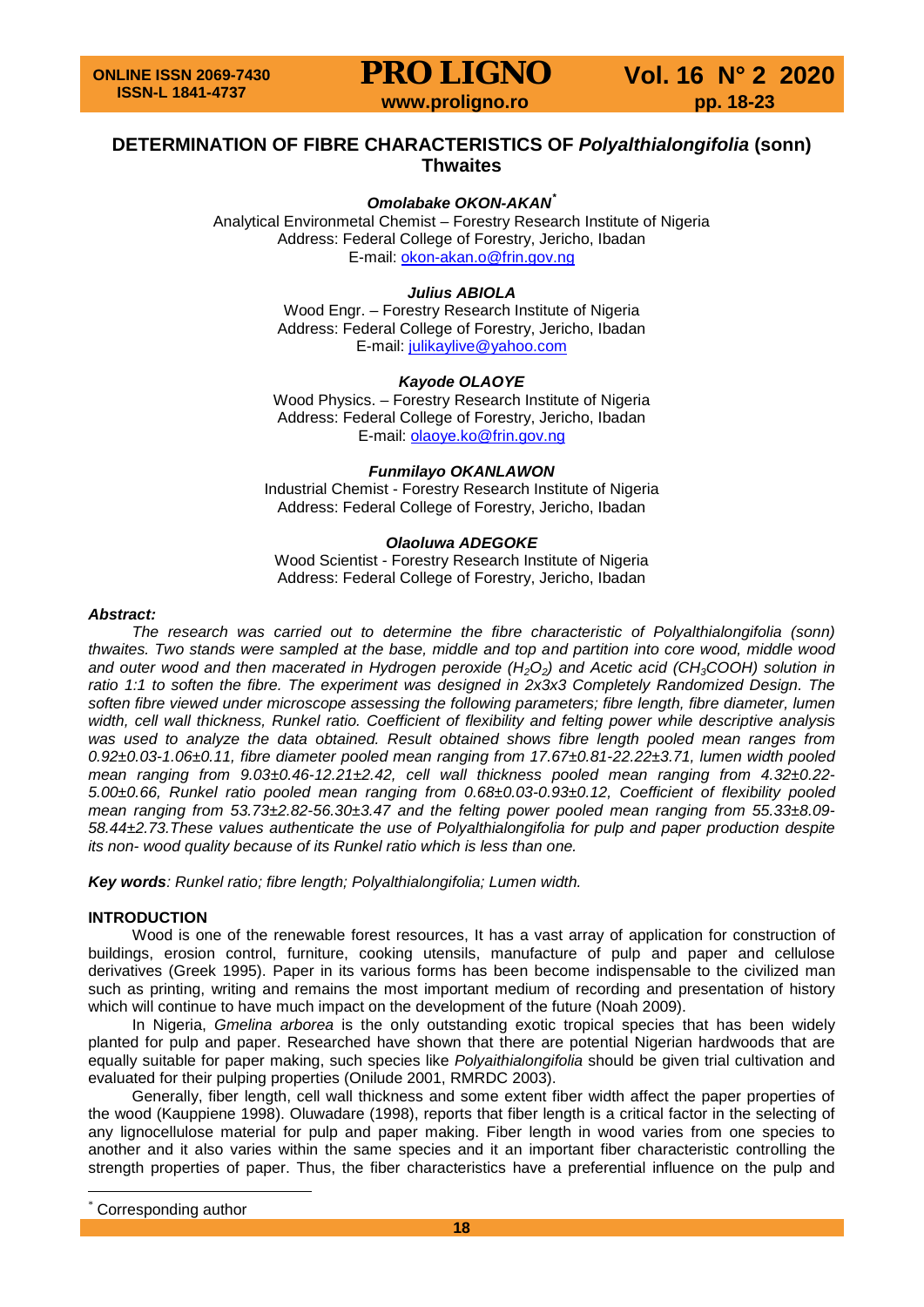paper production (Anon 1980). Therefore a critical look at *Polyalthia longifolia (*masquerade tree) will be of great significant in knowing the uses to which the species could be utilized.

Although, consumption of paper product and demand of higher quality is on the increase per year all over the world, but the supply is low due to inadequate raw material that could give quality paper production. However, this problem has created a search for raw material in order for the need to be met (Awe 2005).

The fiber length determine the quality of paper due to the problem of supply of wood resources with long fiber for pulp and paper industry; therefore, there is a need to examine the suitability of lesser known wood species such as *Polyalthialongifolia.*

#### **MATERIALS AND METHODS**

#### **Collection of Materials**

Samples of 20x20x20mm were collected from two felled trees of *Polyalthia longifolia* wood at various points starting with base (10%), middle (50%) and top (90%) along the merchantable height. Thereafter, the discs were partitioned into three zones which are core, middle and outer, based on the relatives distance from the pith to the bark.

#### **Fiber characteristics**

The fibre measurements were conducted at Anatomy Laboratory in Forestry Research Institute of Nigeria, in accordance following ASTM D-1030-95 (2007) and ASTM D-1413-61 (2007). Small slivers having radial and tangential dimensions of 2 and 5mm from each of the wood species were macerated with acetic acid and hydrogen peroxide (1:1) and boiled in a water bath at a temperature of 100°C for 10 minutes following a procedure adopted by Ogbonnaya *et al.* (1997). Some macerated fibres were randomly selected and mounted on slides and then examined under a Reichet Microscope. The fibre length, fibre diameter and lumen width of unbroken fibres were measured using an eye piece micrometer after calibrating with stage micrometer.

#### **Derived Morphological Indices**

Some derived values were computed from the measured fibre dimensions (Eq. 1-4) following the method of Saikia *et al*. (1997), Ogbonnaya *et al*. (1997), Ohshima *et al*. (2005) and Sadiku *et al.* (2016). Twenty five fibres were measured from each representative sample slide.

Cell Wall Thichness = 
$$
\frac{Fibre \ Diameter - Lumen \ Width}{2} \ (\mu m)
$$
 (1)

*Slenderness Ratio or Felting Power* = 
$$
\frac{Fibre Length}{Fibre Doameter}
$$
 (2)

$$
Flexibility Coefficient = \frac{Lumen \text{Diameter}}{Fibre \text{Diameter}}\tag{3}
$$

\n
$$
\text{Runkel Ratio} = 2 X \frac{\text{Cell Wall Thickness}}{\text{Fibre Doameter}}
$$
\n

\n\n (4)\n

#### **Statistical analysis**

Data obtained were analyzed statistically. Analysis of variance (ANOVA) was used for to test significant difference in the 3 treatments (Top, Middle and Base). When the ANOVA indicated a significant difference, a comparison of means was conducted, employing Duncan Multiple Range Test (DMRT) to identify which groups were significantly different at  $\alpha_{0.05}$ .

### **RESULTS AND DISCUSSION**

#### **Fiber characteristics**

The variation in fibre length of *Polyalthia longifolia* along the sampling height, the radial position and the interaction between the sampling height and radial position are inconsistence, this is in line with findings of Osadare (1995) on his work on variations and fiber dimensions of three tropical hard wood species. One of the fibre property related to strength properties was fibre length, several investigators found that extensibility of the bonding strength site is a function of fibre length. Generally, increase fibre length improves paper tensile strength an influences the tearing strength of a paper. There is no significant difference between the radial position, along the sampling height, and interaction between the sampling height and radial position (Table 1). This results corroborate with the of Oluwadare 2006 who evaluated the fibre and chemical properties of some selected Nigeria wood and non-wood species.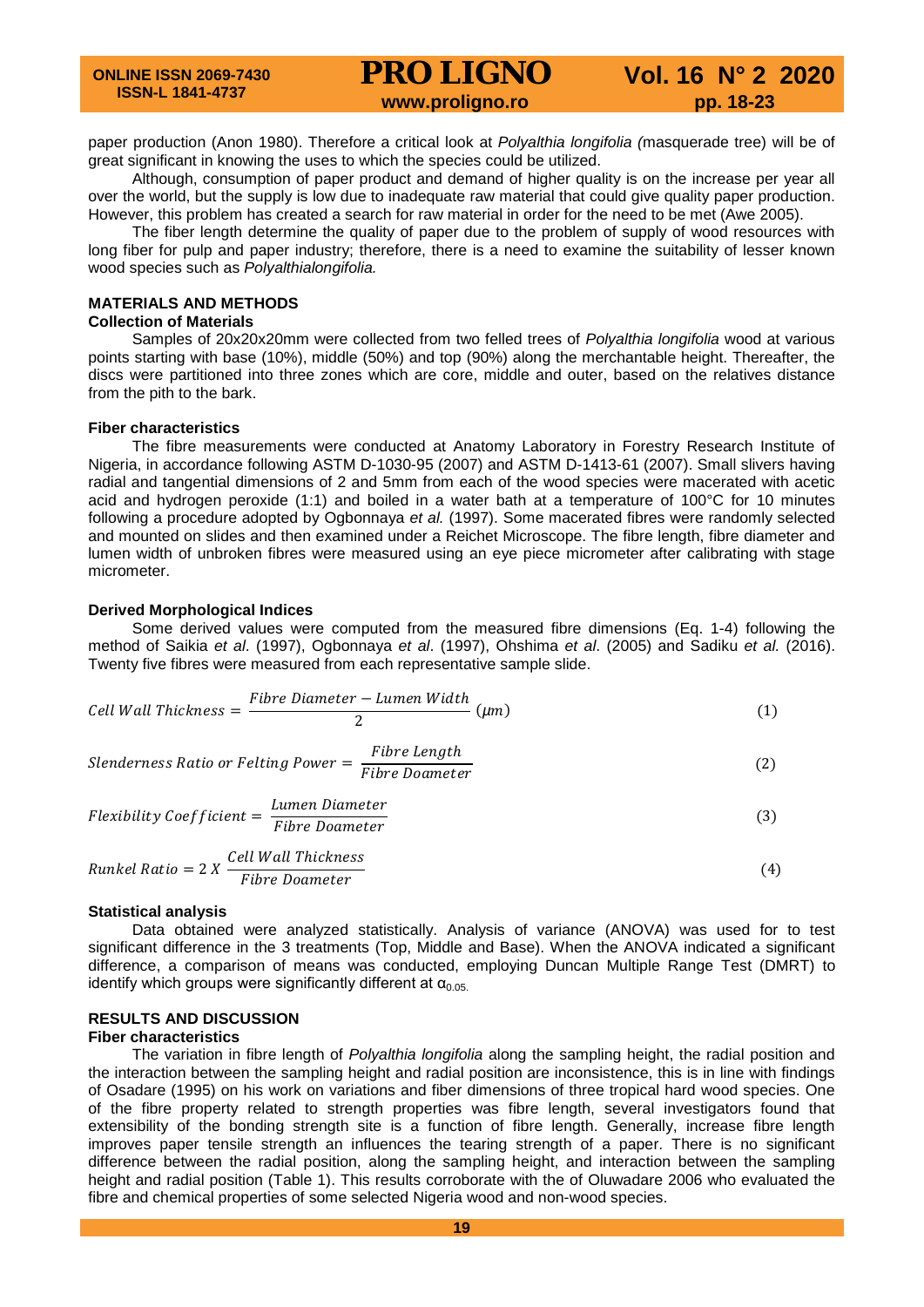## **PRO LIGNO** Vol. 16 N° 2 2020<br>www.proligno.ro pp. 18-23

The average fibre diameter for the species is 17.67±0.81-22.22±3.71, the pattern of variation exhibit by *Polyalthia longifolia* along sampling height and radial position is inconsistence. This may be due to molecular and physiological changes in vascular cambium as well as increase in the cell wall thickness during the tree grow. This pattern of variation exhibited by this *Polyalthia longifolia* hence this conform with Zobeland and Buijtenen (1999). There is no significant difference in fibre diameter of the bole at the levels, sampling height, radial position and interaction between sampling height an radial position at 5% level of significant, this result is in accordance with findings of Ogunsile and Uwajeh (2009) on *BambusaVulganis*.

The fibre lumen width plays a large effect or role on the beating property of a paper and the penetration of the liquid into the empty space of the fibre. Lumen width is one of the factors in determining Runkel Ratio, the pattern of variation observed from Table 4. 3 indicate that the fibre lumen width is inconsistence according Ojo (2009) on evaluation of selected fibre characteristics of the wood of *Leucaena luecocephala*. It is shown that there is no significant in fibre lumen width of the bole at the levels, sampling height, radial position and the interaction between the sampling height and radial position at 5% level of significant. This result is in accordance with findings of Wahab *et al.* (2009) and Ogunsile *et al.* (2009) on *Bambusa vulgaris*.

*Table 1*

*Table 2*

| Analysis of variance for fibre dimension of the Polyalthia longifolia |    |                     |                     |                       |                     |                    |                 |
|-----------------------------------------------------------------------|----|---------------------|---------------------|-----------------------|---------------------|--------------------|-----------------|
|                                                                       |    | <b>Fibre Length</b> |                     | <b>Fibre Diameter</b> |                     | <b>Lumen Width</b> |                 |
| <b>Source of Variation</b>                                            | df | Ms                  | <b>F-Values</b>     | Ms                    | <b>F-Values</b>     | Ms                 | <b>F-Values</b> |
| Axial Position (AP)                                                   | 2  | 0.032               | 3.876 $\text{ns}$   | 33.607                | 4.164 $ns$          | 15.903             | $4.164^{ns}$    |
| Radial Position (RP)                                                  | 2  | 0.002               | $0.290^{ns}$        | 0.274                 | 0.034 <sup>ns</sup> | 0.427              | $0.117^{ns}$    |
| AP*RP                                                                 | 4  | 0.002               | 0.269 <sup>ns</sup> | 5.693                 | $0.705^{ns}$        | 0.789              | $0.217^{ns}$    |

ns-no significant difference (P>0.05)

| Mean value of fibre dimension Polyalthia longifolia |  |
|-----------------------------------------------------|--|
|-----------------------------------------------------|--|

| <b>Fier Characteristics</b> | Sampling           |                  | <b>Pooled Mean</b> |                  |                  |
|-----------------------------|--------------------|------------------|--------------------|------------------|------------------|
|                             | Height             | Core             | <b>Middle</b>      | Outer            |                  |
| Fiber Length                | Base               | $1.03 \pm 0.20$  | $1.04 \pm 0.01$    | $1.10 \pm 0.14$  | $1.06 \pm 0.11$  |
|                             | Middle             | $0.94 \pm 0.00$  | $0.89 \pm 0.23$    | $0.92 \pm 0.30$  | $0.92 \pm 0.03$  |
|                             | Top                | $0.99 \pm 0.57$  | $0.92 \pm 0.34$    | $0.92 \pm 0.10$  | $0.95 \pm 0.06$  |
|                             | <b>Pooled Mean</b> | $0.99 \pm 0.10$  | $0.95 \pm 0.07$    | $0.98 + 0.12$    | $0.97 \pm 0.10$  |
|                             | Base               | $20.27 \pm 0.69$ | $22.25 \pm 3.48$   | $24.12 \pm 6.42$ | $22.22 \pm 3.71$ |
| <b>Fiber Diameter</b>       | Middle             | 18.08±0.61       | $17.30 \pm 0.27$   | $17.62 \pm 1.47$ | $17.67 \pm 0.81$ |
|                             | Top                | $19.61 \pm 3.93$ | $19.62 \pm 0.56$   | $19.62 \pm 0.56$ | $18.81 \pm 2.19$ |
|                             | <b>Pooled Mean</b> | $19.32 \pm 2.07$ | $19.73 \pm 2.72$   | $19.64 \pm 4.57$ | $19.56 \pm 3.10$ |
|                             | Base               | $11.27 \pm 1.15$ | $12.26 \pm 2.70$   | $13.19 + 4.45$   | $12.21 \pm 2.42$ |
| Lumen Width                 | Middle             | $9.13 \pm 0.22$  | $8.73 \pm 0.09$    | $9.23 \pm 0.87$  | $9.03 \pm 0.46$  |
|                             | Top                | $10.02 \pm 1.62$ | $10.31 \pm 0.52$   | $9.69 + 0.72$    | $10.01 \pm 0.87$ |
|                             | <b>Pooled Mean</b> | $10.14 \pm 1.31$ | $10.44 \pm 2.00$   | $10.67 + 2.79$   | $10.42 \pm 2.01$ |

#### **Derived Morphological Indices**

The Values of cell wall thickness ranges 4.32±0.22-5.00±0.66 along the sampling height. It is observe that there is inconsistence variation pattern along the length of the radial. It is shown in the Table 3, there is no significant at sampling height, radial position and interaction between the sampling height and radial position. This result is in accordance with Ojo*et et al.* (2009) on *Leucaena leucocephola*.

Average mean value of fibre Runkel Ratio ranges from 0.68±0.03-0.93±0.12 showing its consistence pattern of variation (Table 4). The most important and primary observation of any raw material for pulp and paper manufacturing is the Runkel Ratio and it is govern by the lumen width an cell wall thickness. According to Yusuf (2007), a fibre with Runkel Ratio less than one has a potential for pulp and paper production. In the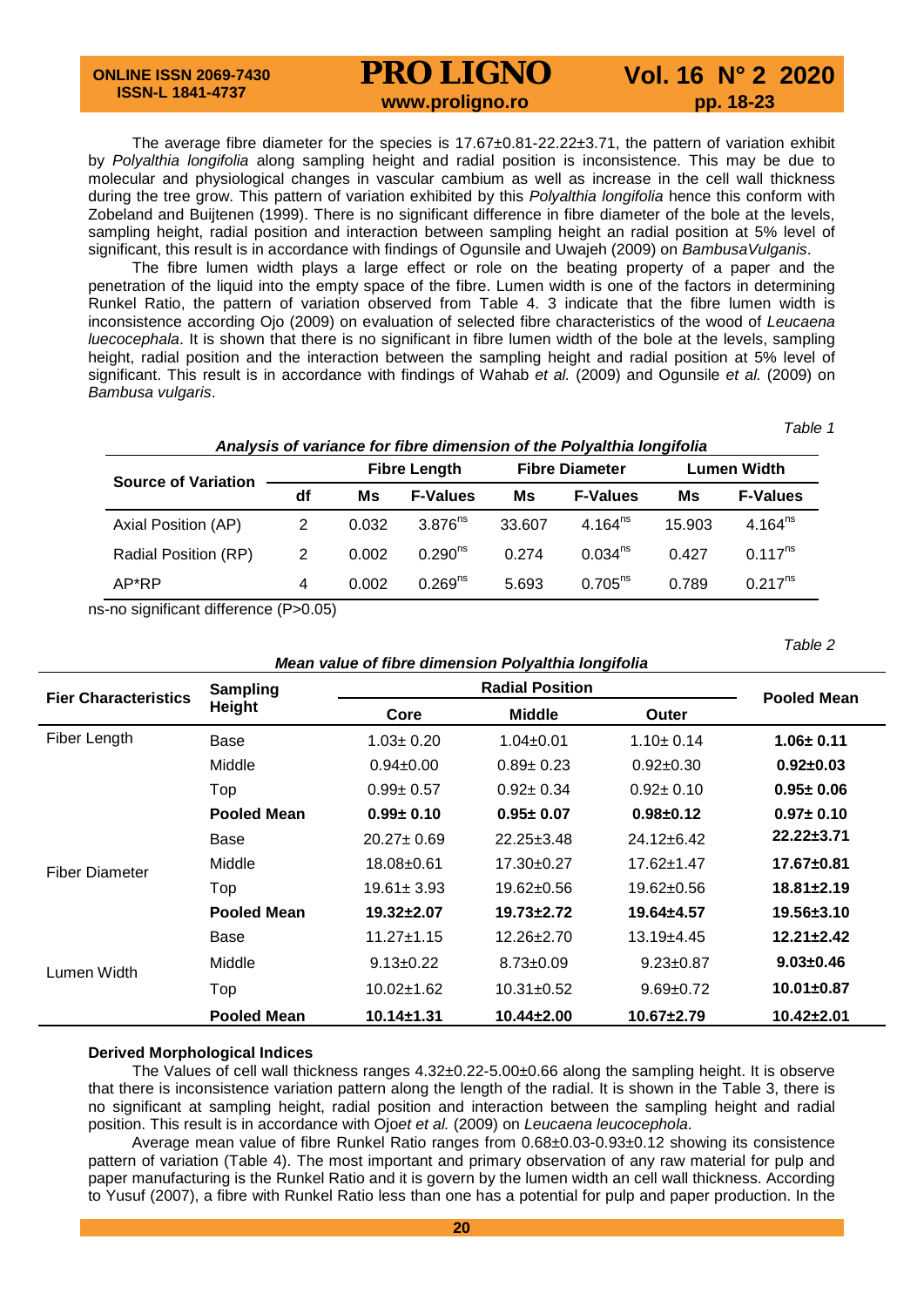# **PRO LIGNO** Vol. 16 N° 2 2020<br>www.proligno.ro pp. 18-23

same vein, the species has pulp and paper potential since the Runkel Ratio is lesser than one. However, at 5% of level of probability is observed that, there is no significant different in the Runkel Ratio of sampling height, radial position and the interaction between the sampling height an radial position.

The average mean value of coefficient of flexibility follows inconsistence pattern of variation and it ranges from 53.73±2.82-56.30±3.47 (Table 4). This findings is in accordance with that of Ojo *et al.* (2009) on *Leucaena luecophala*. At 5% level of significance, Table 3 shows that, there is no significant difference in the coefficient flexibility in the sampling height, radial position and interaction between the sampling height and radial position.

Felting power follows inconsistence pattern of variation and it ranges from 55.33±8.09-58.44±2.73 (Table 4). This findings is in accordance with that of Ojo *et al.* (2009) on *Leucaena luecophala.* At 5% level of significance, the Table 3 shows that, there is no significant difference in the coefficient flexibility in the sampling height, radial position and interaction between the sampling height and radial position.

*Table 3*

| Analysis of variance for derived morphological Indices of the Polyalthia longifolia |               |                                      |                       |                               |                     |                                          |                       |                                |                     |
|-------------------------------------------------------------------------------------|---------------|--------------------------------------|-----------------------|-------------------------------|---------------------|------------------------------------------|-----------------------|--------------------------------|---------------------|
| Source of                                                                           |               | <b>Cell Wall</b><br><b>Thickness</b> |                       | <b>Runkel</b><br><b>Ratio</b> |                     | <b>Flexibility</b><br><b>Coefficient</b> |                       | <b>Felting</b><br><b>Power</b> |                     |
| Variation                                                                           | df            | Ms                                   | F-<br><b>Values</b>   | Ms                            | F-<br><b>Values</b> | Ms                                       | F-<br><b>Values</b>   | Ms                             | F-<br><b>Values</b> |
| <b>Axial Position</b><br>(AP)                                                       | 2             | 10.838                               | $2.825^{ns}$          | 0.2                           | $2.627^{ns}$        | 10.334                                   | $1.010^{ns}$          | 15.873                         | $0.207^{ns}$        |
| <b>Radial Position</b><br>(RP)                                                      | $\mathcal{P}$ | 0.038                                | $0.130^{ns}$          | 0.1                           | $1.300^{ns}$        | 21.438                                   | $2.096^{ns}$          | 14.902                         | $0.194^{ns}$        |
| AP*RP                                                                               | 4             | 0.577                                | $1.946$ <sup>ns</sup> | 0.005                         | $0.710^{ns}$        | 10.998                                   | $1.075$ <sup>ns</sup> | 19.934                         | $0.259^{ns}$        |

ns-no significant difference (P>0.05)

*Table 4*

#### *Mean value of derived morphological indices Polyalthia longifolia*

| <b>Fier Characteristics</b>       | Sampling           | <b>Radial Position</b> | <b>Pooled Mean</b> |                  |                  |
|-----------------------------------|--------------------|------------------------|--------------------|------------------|------------------|
|                                   | <b>Height</b>      | Core                   | <b>Middle</b>      | Outer            |                  |
| Cell Wall Thickness               | Base               | $4.50+0.23$            | $4.99 \pm 0.39$    | $5.51 \pm 0.98$  | $5.00 \pm 0.66$  |
|                                   | Middle             | $4.48 \pm 0.20$        | $4.28 \pm 0.18$    | $4.19 \pm 0.30$  | $4.32 \pm 0.22$  |
|                                   | Top                | $4.79 \pm 1.15$        | $4.66 \pm 0.02$    | $3.75 \pm 0.03$  | 4.40±0.72        |
|                                   | <b>Pooled Mean</b> | $4.59 \pm 0.56$        | $4.64 \pm 0.37$    | $4.49 \pm 0.94$  | $4.57 \pm 0.63$  |
|                                   | Base               | $0.91 \pm 0.14$        | $0.90 + 0.10$      | $0.91 \pm 0.10$  | $0.91 \pm 0.09$  |
| <b>Runkel Ratio</b>               | Middle             | $0.03 \pm 0.04$        | $1.03 \pm 0.02$    | $0.98 + 0.01$    | $0.68 + 0.03$    |
|                                   | Top                | $1.02 \pm 0.96$        | $0.95 + 0.05$      | $0.83 \pm 0.14$  | $0.93 + 0.12$    |
|                                   | <b>Pooled Mean</b> | $0.99 + 0.98$          | $0.96 \pm 0.08$    | $0.91 \pm 0.10$  | $0.95 \pm 0.09$  |
|                                   | Base               | $57.25 \pm 4.71$       | $55.83 + 4.99$     | $55.83 \pm 3.24$ | $56.30 \pm 3.47$ |
| <b>Coefficient of Flexibility</b> | Middle             | $52.29 \pm 0.51$       | $52.25 \pm 1.70$   | $56.63 \pm 3.40$ | $53.73 \pm 2.82$ |
|                                   | Top                | $51.84 \pm 1.67$       | $54.94 \pm 1.70$   | 59.48±3.66       | $55.44 \pm 3.97$ |
|                                   | <b>Pooled Mean</b> | $53.80 \pm 3.50$       | $54.36 \pm 3.01$   | $57.31 \pm 3.16$ | $55.16 \pm 3.43$ |
|                                   | Base               | 58.48±12.58            | $55.06 \pm 9.13$   | $52.47 \pm 7.02$ | $55.33 \pm 8.09$ |
| <b>Felting Power</b>              | Middle             | $57.05 \pm 0.48$       | $57.59 \pm 3.24$   | $60.68 \pm 3.33$ | $58.44 \pm 2.73$ |
|                                   | Top                | 57.34±17.88            | $51.78 \pm 3.33$   | 59.06±6.94       | 56.06±7.35       |
|                                   | <b>Pooled Mean</b> | $57.62 \pm 9.80$       | $54.79 \pm 5.27$   | $57.41 \pm 6.06$ | $56.61 \pm 6.99$ |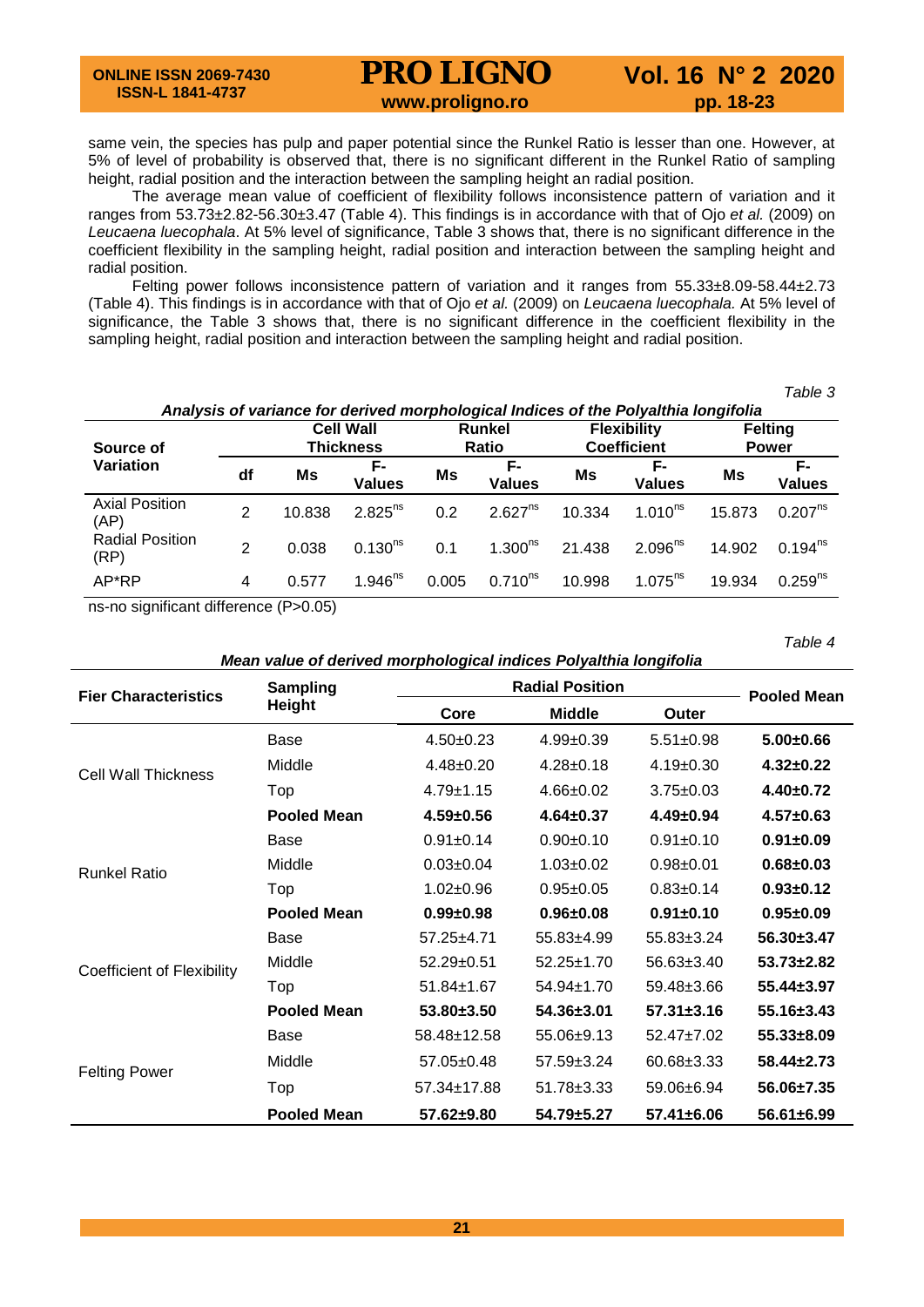*Table 5* 

### *Mean Fibre Characteristics and derived indices Value of Polyalthia longifolia in comparison with Pinus caribeae and Gmelina arborea*

| <b>Fibre Morphology</b>        | Polyalthialongifolia* | Pinuscaribeae** | Gmelinaarborea*** |
|--------------------------------|-----------------------|-----------------|-------------------|
| <b>Fibre characteristics</b>   |                       |                 |                   |
| Fibre length (mm)              | $0.89 - 1.10$         | 2.32-3.53       | 3.865             |
| Fibre diameter (mm)            | 17.19-24.12           | 24.0-28.0       | 10.8              |
| Lumen width(um)                | 8.73-13.19            | 13.0-14.0       | 28                |
| <b>Derived Indices</b>         |                       |                 |                   |
| Cell wall thickness            | 3.75-5.51             | 6.00-7.60       | 31                |
| Runkel ratio                   | $0.03 - 1.03$         | $0.79 - 1.00$   | 1.209             |
| <b>Flexibility Coefficient</b> | 51.84-57.48           | 50.00-58.00     | 35.79             |

\* Current study<br>\*\* Provisus stud

\*\* Previous study (Ajala, 1997)<br>\*\*\* Provious study (Yusuf, 2007)

Previous study (Yusuf, 2007)

The table above shows the comparative values of the fibre dimension obtained from *Polyalthialongifolia*. The values from *Polyalthialongifolia* compared fairly well with those of *Pinuscaribeae* and *Gmelinaarborea*. However, the Runkel ratio is favoured by Yusuff (2007) that fibre with runkel ratio ≤ is good for pulping.

#### **CONCLUSION**

From the result of the study, finding and analysis *polyalthia longifolia* can be introduced to our paper mills for the production of good pulp for paper making also can be used for certain paper grade.

#### **REFERENCE**

Ajala OO (1997) Evaluation of wood and fibre characteristics of Nigeria grown *Pinuscaribeae.* a project submitted to the *department of Forestry Resources Management, Faculty of Agriculture and Forestry,* University of Ibadan.

Ali LJ (2005) Determination of fibre characteristics of *Durantarepense* (yellow bush), Unpublished National Diploma project. Federal College of Forestry, Ibadan, pp. 10-15.

Awe SO (2005) Fiber characteristics of *Verononicamygdoina* (ewuro). *Department of Wood and paper technology, federal College of Forestry*, Ibadan.

Anon IO (1980) Pulp paper making properties of fast growing plantation of wood species. *Food and Agricultural of the Untied Nation* ROMO, pp. 472.

Greek A (1995) Editor Note, *Journal of Pulp and Paper science CPPA*, canal vol. 6(5):2.

James PC (1980) Fundamental concept in the design of experiment. Second edition, vol. 1 *Jhonwiley sons, New York.*

Kauppinen M (1998) Measuring fiber dimension predicting paper properties. *Paper equipment and material International* No. 56:11-13.

Noah AS (2009) Fundamentals of Pulp and Paper manufacture, *Fasco Publisher*, Ibadan.

Onilude SO (2001) Sustainable Fibre source of the Pulp in Nigeria. *Faculty of Technology Lecture Presentation.*

Ogunwusi (1997) Wood properties of *Sterculia Setogera* Growing in the Savannah belt of Nigeria, *Nigeria Journal of Forestry,* pp. 10-13.

Oluwadare AO (1998) Evaluation of the Fibre and chemical properties of some selected Nigeria Wood and Non-wood specie. *Journal Tropical Forestry Research*, 14:110-119.

Ojo AR, Alao OJ, Onilearo KS, Asinwa IO, Badejo BY, Bello FB (2009) Evaluation of selected fibre charateristics of the wood of *leucaena luecocephala* (lam) dewit Along the vertical axis, *obeche journal*; 27(1)34-37.